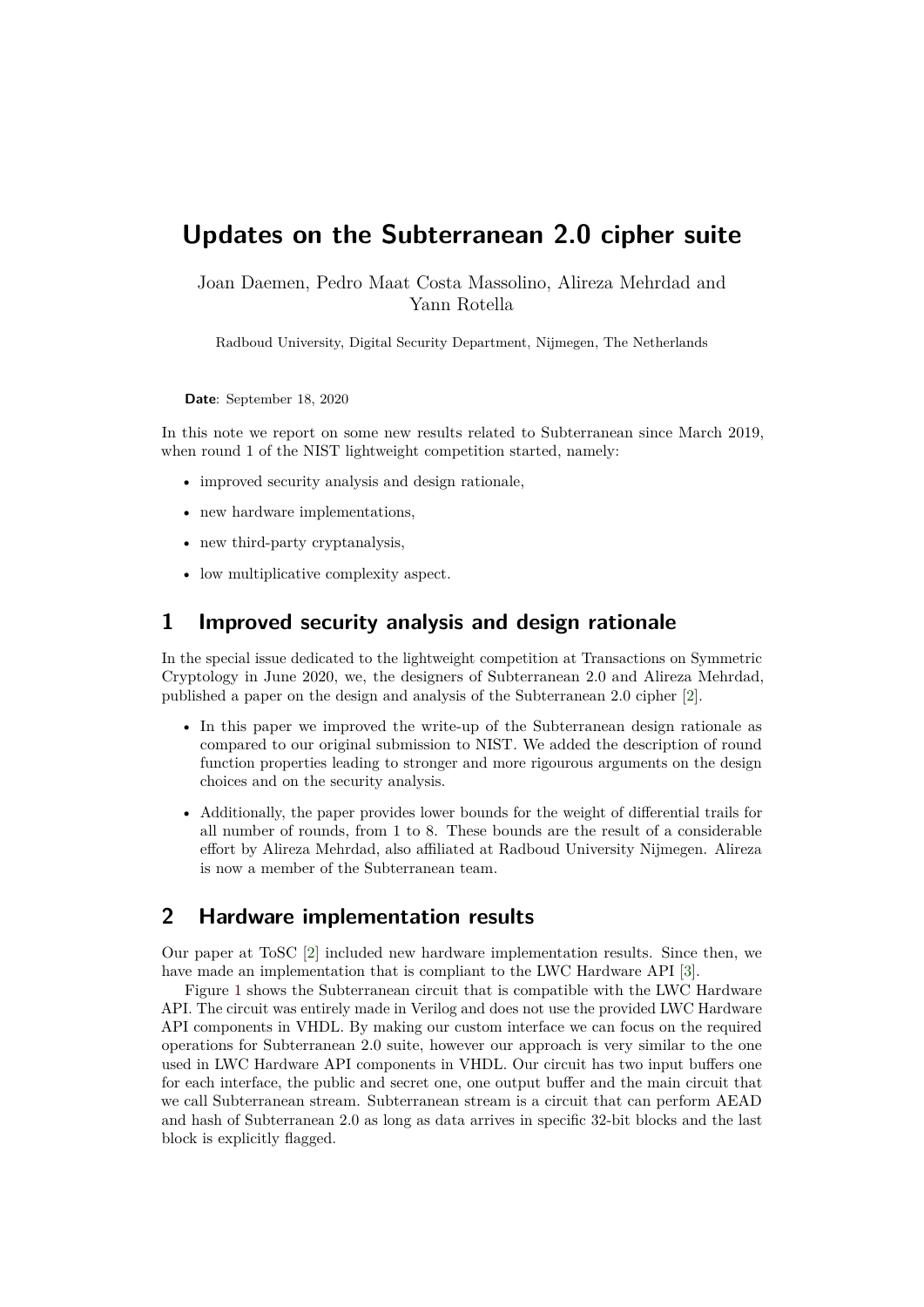<span id="page-1-0"></span>

Figure 1: Subterranean 2.0 suite circuit compliant witht the LWC hardware API.

# **3 Third-party cryptanalysis**

Since the beginning of the Lightweight Competition, some well-known cryptographers tackled the challenge to evaluate the security of Subterranean. In 2019, Fukang Liu, Takanori Isobe and Willi Meier published a paper titled "Cube-Based Cryptanalysis of Subterranean-SAE" at Transactions on Symmetric Cryptology [\[4\]](#page-2-2). While we did not design Subterranean to be resistant in a nonce-misuse scenario, those authors provided the first attack in a nonce-misuse scenario, that requires  $2^{15}$  bytes of data. Additionally, they achieved to mount a key-recovery attack on a weakened version of Subterranean in a nonce-respecting scenario, where the weakening is a reduction of the number of blank rounds from 8 to 4. This last attack requires  $2^{122}$  calls to the permutation and  $2^{71.5}$  bytes of data. They also built a distinguisher for the 4-round permutation with a cost of  $2^{33}$  calls, and the same number of blocks. Eventually, this cryptanalysis shows that the security margin is still high for the full Subterranean 2.0 cipher suite.

Moreover, we are also aware of another team of cryptographers that are working on a security analysis of Subterranean, further reinforcing the confdence in Subterranean. However, nothing has been published or made public yet.

### **4 Low multiplicative complexity**

While reading [\[1\]](#page-1-1), we realized that Subterranean has a low number of multiplications in GF(2) (or equivalently, binary AND gates) per encrypted bit. To the best of our knowledge, Subterranean has the lowest multiplicative complexity for long messages of all the NIST lightweight candidates, namely 8 per encrypted bit.

This is an interesting feature when one applies masking with many shares as discussed in [\[1\]](#page-1-1) or for usage in so-called "*advanced cryptography*" such as multi-party computation and homomorphic encryption.

### **References**

<span id="page-1-1"></span>[1] Sonia Belaïd, Pierre-Évariste Dagand, Darius Mercadier, Matthieu Rivain, and Raphaël Wintersdor˙, *Tornado: Automatic generation of probing-secure masked bitsliced implementations*, Advances in Cryptology - EUROCRYPT 2020 - 39th Annual International